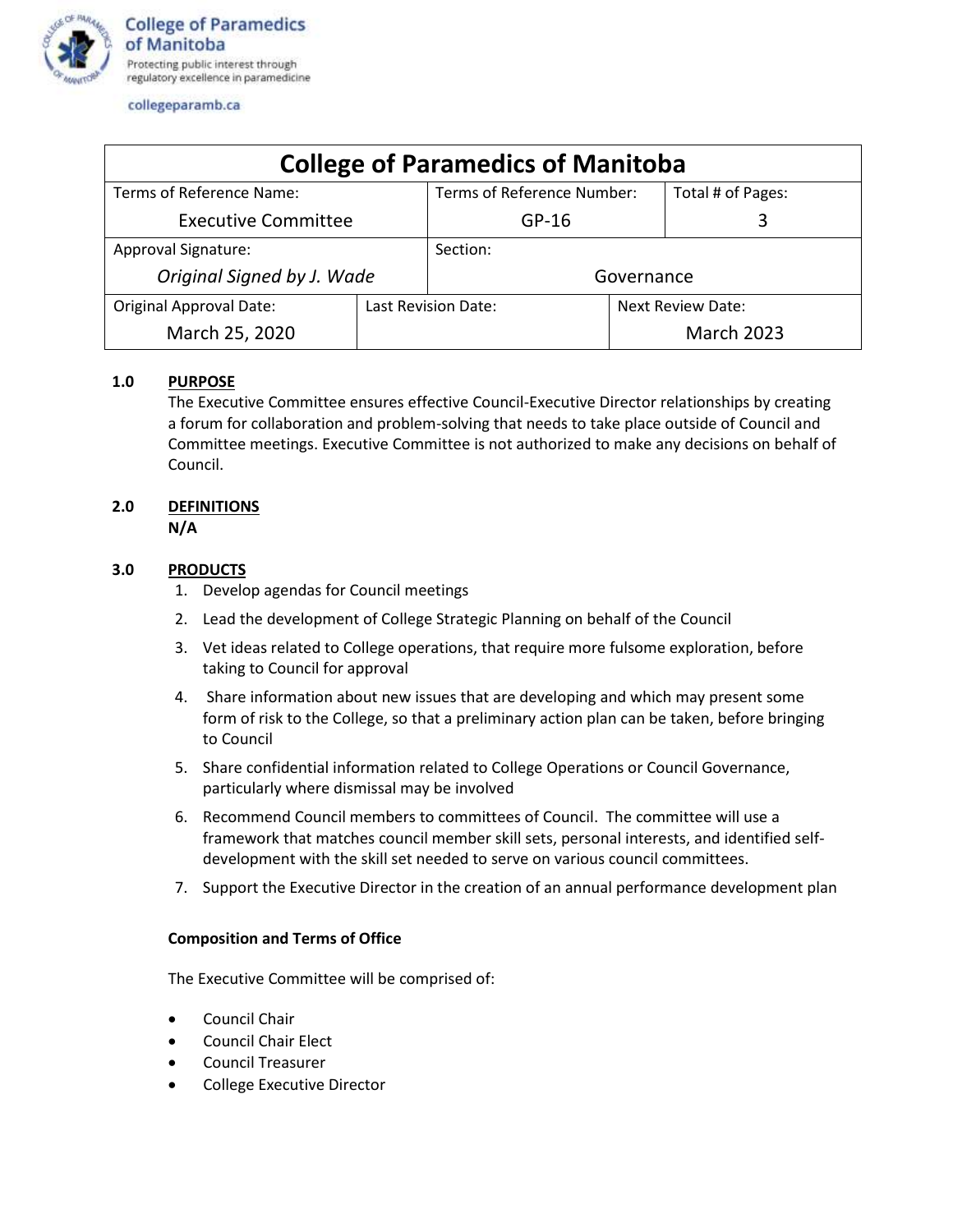

collegeparamb.ca

## **Frequency of Meetings**

Meetings will occur prior to each Council meeting or as required.

#### **Quorum**

Quorum is achieved when the majority of the members are in attendance at a meeting.

## **Resource**s

Support to the Executive Committee is provided by the Executive Director/Registrar and by the College Executive Assistant.